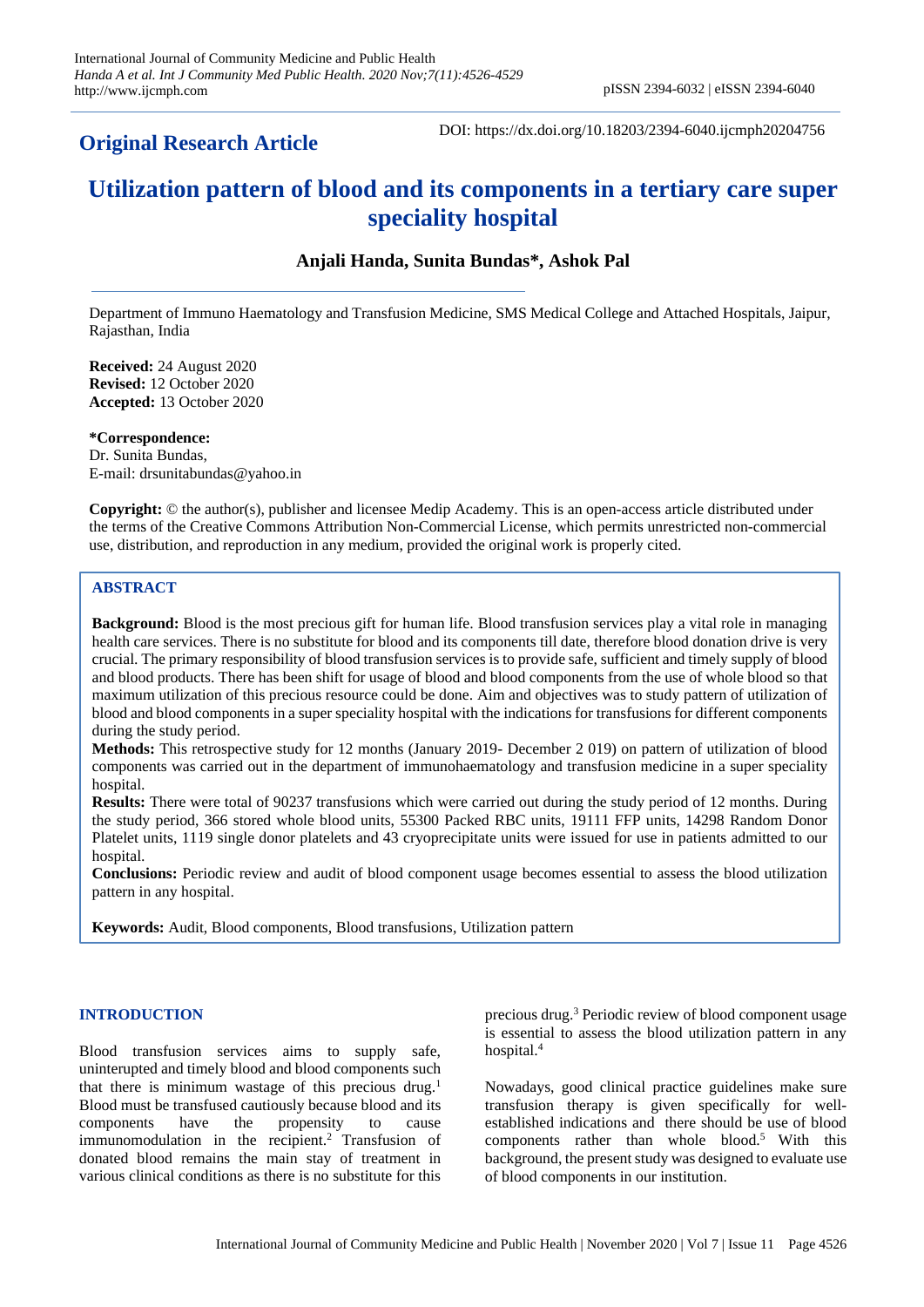#### **METHODS**

This retrospective study was done in our 2500-bedded tertiary care superspeciality teaching hospital in North western India. In the present study, all the requests for various blood products from January 2019 to December 2019 were evaluated retrospectively.

Data was collected retrospectively for all patients who had been issued stored whole blood, packed red blood cells (PRBCs), fresh frozen plasma (FFP), platelets and cryoprecipitate.

All transfusions included in the study were allogenic. The clinical data and transfusion details of all transfusion's requests were obtained from blood bank records, request forms and computerized patient registration information. The data included age, gender, type and numbers of each blood component issued, diagnosis requiring transfusion. The International Classification of Diseases (ICD-10) version was used for classification of the diagnoses requiring transfusion of blood products. The most likely diagnosis requiring transfusion was selected.

All transfusion requests within the hospital were included in the study. Transfusion requests from any other outer hospital were excluded from the study.

The data were analysed for the pattern of blood and blood component usage by different specialties, for different indications in different patients. The results obtained were tabulated and pattern of utilization was noted.

#### *Statistical analysis*

Statistical analysis was done using SPSS software version 20.0. Charts and tables were prepared in Microsoft excel sheet. Mean  $(\pm$  Standard Deviation (SD)) was used for normally distributed continuous data. The study does not contain any patient identifiers and has been carried out as per ethical guidelines of the institute.

#### **RESULTS**

During the study period, there were total 90237 transfusions which were carried out during the period of 12 months. Whole blood and component utilization were calculated in all these transfusions.

366 stored whole blood units, 55300 packed RBC units, 19111 FFP units, 14298 random Donor Platelet units, 1119 single donor platelets and 43 cryoprecipitate units were issued for use in patients admitted to our hospital. We excluded cryoprecipitate and whole blood from further analysis since the total number of units was markedly less compared to other blood products (Figure 1).

Table 1 describes the utilization of blood components as per different speciality /superspeciality departments in this hospital.

| <b>Ward</b>                        | <b>PRBCs</b> | <b>WB</b>        | <b>FFP</b> | <b>RDP</b> | <b>SDP</b>     | <b>Cryoppt</b> | <b>Total</b> |
|------------------------------------|--------------|------------------|------------|------------|----------------|----------------|--------------|
| <b>Medcine department</b>          | 7503         | 9                | 5664       | 5952       | 477            | 12             | 19617        |
| <b>General surgery department</b>  | 6449         | 5                | 6166       | 2172       | 33             |                | 14825        |
| Thalassemia ward                   | 11091        |                  | 203        | 250        | 349            |                | 11893        |
| <b>Ctvs department</b>             | 6820         | 298              | 2570       | 2953       | 34             | 20             | 12695        |
| <b>Neurosurgery department</b>     | 6133         | $\overline{4}$   | 949        | 461        | 21             |                | 7568         |
| <b>Nephrology department</b>       | 3911         | 5                | 552        | 99         | $\overline{4}$ |                | 4571         |
| <b>Medical oncology department</b> | 1173         | $\mathbf{1}$     | 114        | 1368       | 155            |                | 2811         |
| <b>Plastic surgery department</b>  | 2192         |                  | 340        | 71         | $\Omega$       |                | 2603         |
| <b>Gastroenterology department</b> | 1491         |                  | 728        | 129        |                | 11             | 2359         |
| <b>Urology department</b>          | 2102         | 3                | 161        | 81         | 3              |                | 2350         |
| <b>Orthosurgery department</b>     | 1695         | $\overline{2}$   | 282        | 90         | 1              |                | 2070         |
| Radiotherapy department            | 1598         | 3                | 148        | 292        | 9              |                | 2050         |
| <b>Cardiology department</b>       | 934          | 12               | 253        | 191        | $\overline{7}$ |                | 1397         |
| <b>Ent department</b>              | 799          | $\Omega$         | 45         | 43         |                |                | 887          |
| <b>Neurology department</b>        | 172          | 8                | 430        | 23         | 1              |                | 634          |
| <b>Surgicaloncology department</b> | 384          | $\boldsymbol{0}$ | 185        | 40         |                |                | 609          |
| <b>Gastrosurgery department</b>    | 473          | 1                | 87         | 31         | 16             | $\Omega$       | 608          |
| <b>Trauma</b>                      | 274          |                  | 221        | 43         | 9              |                | 547          |
| <b>Pmr</b> department              | 45           | $\overline{2}$   | 7          | 3          |                |                | 57           |
| <b>Skin department</b>             | 30           | 11               | 6          | 1          |                |                | 48           |
| <b>Endocrinology department</b>    | 25           | 1                |            | 5          |                |                | 31           |
| Eye department                     | 6            |                  |            |            |                |                | 7            |
| <b>Total</b>                       | 55300        | 366              | 19111      | 14298      | 1119           | 43             | 90237        |

# **Table 1: Utilization of blood components as per different speciality /superspeciality departments in this hospital.**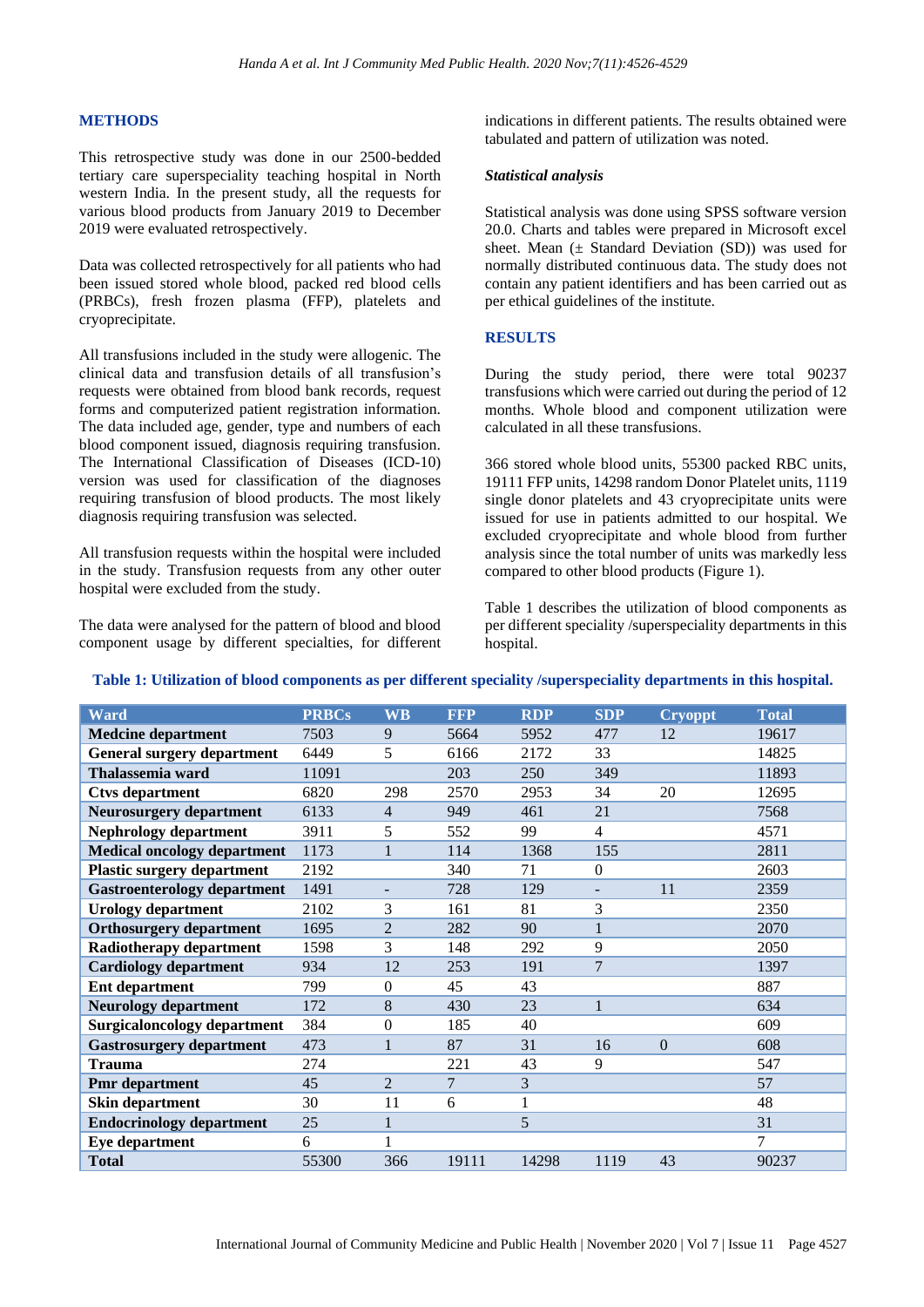Variation in the usage of blood and its components over the 1-year study period is summarized in Figure 2. It shows variable usage of PRBCS throughout the year. Random donor platelet and Single Donor Platelet demand increases during months of October and November which indicates peak dengue season. FFP utilization was variable throughout the year.

#### **Table 2. Blood group wise distribution of various components supplied.**

| <b>Blood</b><br>group | <b>PRBCs</b> | <b>FFP</b> | <b>PLC</b> | <b>SDP</b> | WB  | <b>CRY-</b><br><b>OP</b> |
|-----------------------|--------------|------------|------------|------------|-----|--------------------------|
| $A+$                  | 11725        | 4414       | 3077       | 250        | 63  | 10                       |
| $B+$                  | 18898        | 6476       | 4890       | 325        | 97  | 20                       |
| $O+$                  | 16237        | 5606       | 4669       | 335        | 60  | 10                       |
| $AB+$                 | 4742         | 1487       | 1054       | 105        | 39  | 3                        |
| $A-$                  | 908          | 256        | 122        | 25         | 22  |                          |
| в.                    | 1439         | 452        | 279        | 34         | 22  |                          |
| $\Omega$ -            | 1045         | 333        | 175        | 41         | 55  |                          |
| $AB -$                | 306          | 87         | 32         | 4          | 8   |                          |
| Total                 | 55300        | 19111      | 14298      | 1119       | 366 | 43                       |

**Table 3: Distribution of blood products used in the diagnosis groups (ICD-10 headings).**

| <b>Diagnosis</b>                      | <b>PRBCs</b> | <b>FFP</b> | <b>RDP</b> | <b>SDP</b> |
|---------------------------------------|--------------|------------|------------|------------|
| Infection (A00-B99)                   | 2500         | 2000       | 4000       | 377        |
| Neoplasm (C00-D48)                    | 3384         | 446        | 1700       | 166        |
| <b>Blood (D50-89)</b>                 | 12091        | 203        | 1202       | 349        |
| <b>Nervous (G00-99)</b>               | 6305         | 1379       | 484        | 22         |
| <b>Circulatory (I00-</b><br>99)       | 7954         | 2823       | 3144       | 41         |
| Digestive (K00-<br>K93)               | 7913         | 6981       | 2203       | 33         |
| Skin/subcutaneous<br>$(L00-L99)$      | 2222         | 346        | 79         | 8          |
| <b>Musculoskeleton</b><br>$(M00-M99)$ | 1740         | 282        | 90         | 2          |
| <b>Genitourinary</b><br>$(NO0-N99)$   | 6013         | 161        | 180        | 7          |
| Injury/poising                        | 2778         | 3664       | 1000       | 109        |
| Others (eye/ent)                      | 2400         | 826        | 216        | 5          |



**Figure 1: Utilization of different blood components.**



#### **Figure 2: Trend of different components throughout the year.**

Distribution of various components according to blood group is given in Table 2. B Positive was the most common blood group supplied followed by O positive. Distribution of blood products used in the diagnosis groups (ICD-10 headings) is represented in Table 3.

#### **DISCUSSION**

The total number of whole blood and its components issued from our blood bank in 1 year (1st January 2019 to 31st December 2019) was 90237 units; with a monthly average of 7519 units. The supply showed some seasonal variation, with lesser units supplied near year ends and peak observed around mid-year (Figure 2).

A breakup of the supply for whole blood and various components (n=90237) showed that packed red cell (n=55300) was the maximum utilized product followed by fresh frozen plasma (n=19111) and then random donor platelet units (n=14298), 1119 single donor platelets and 43 cryoprecipitate units (Table 1).

Similar findings were seen by studies done by Garg et al and Qureshi et al. $6.7$  A rarely used component was cryoprecipitate (0.04%). This is comparable with the study done by Qureshi et al.<sup>7</sup> Supply of PRBCs in the surgical departments was 48.90% (n=27047/55300) of total supply. Requests for supply of PRBCs to medical wards constituted 51.09% (n=28253/55300) of all demands, with highest requirement from thalassemia ward (n=11091). A study done by Agrawal et al also shows similar results (44.13%) for medicine department.<sup>8</sup>

Fresh frozen plasma was mainly used in surgical departments followed by medicine department which clearly shows the demand increases in case of any bleeding during surgeries. Random donor platelets and single donor platelets were mainly used in medicine department followed by thalassemia patients specifically in transplant patients.